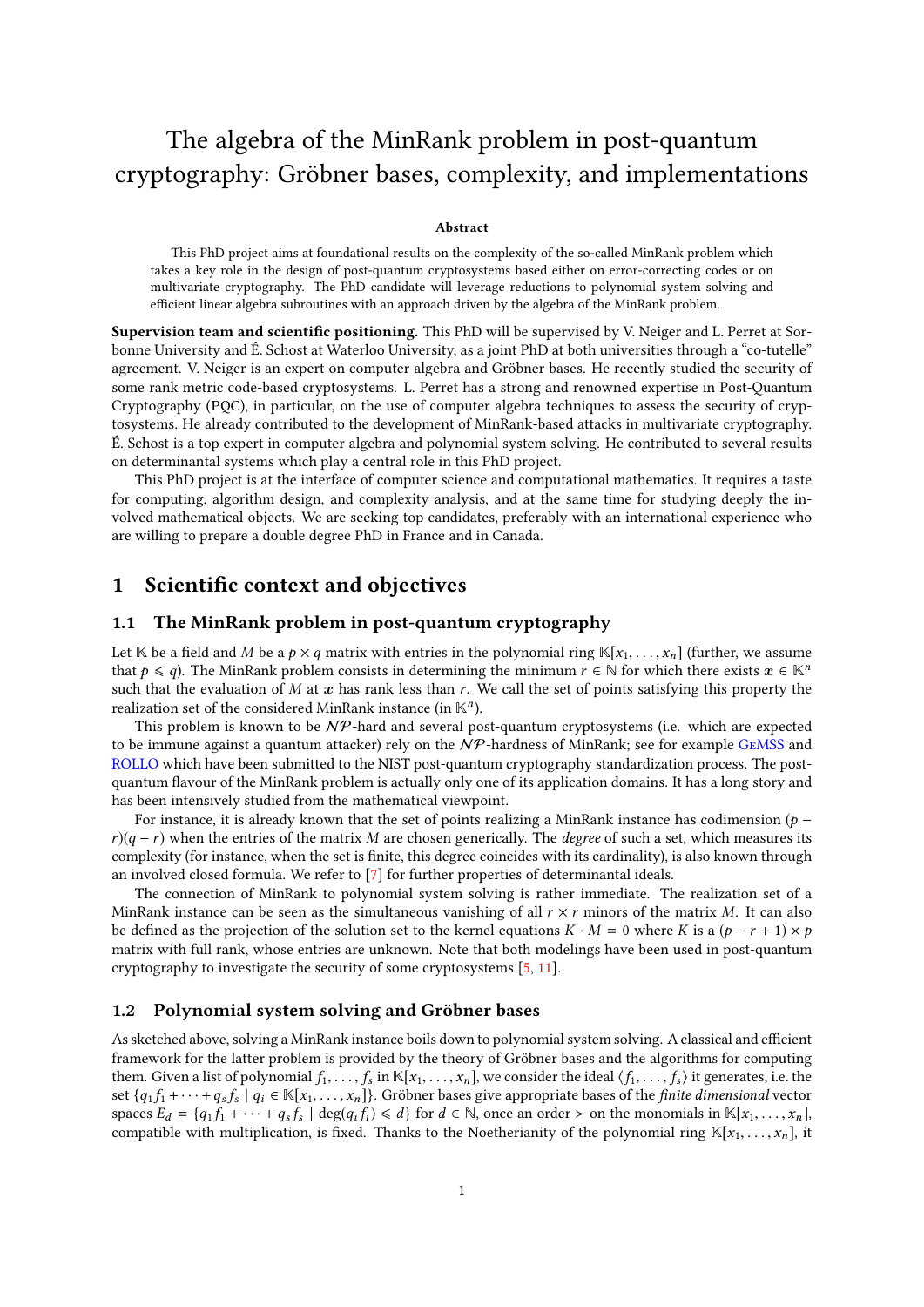turns out that bases of these nested vector spaces for large enough  $d \in \mathbb{N}$  allow us to define a normal form from  $\mathbb{K}[x_1, \ldots, x_n]$  to the classes of the equivalence relation  $f \approx q \Leftrightarrow f - q \in \langle f_1, \ldots, f_s \rangle$ . A consequence is that one can then compute "modulo the input equations" and then decide the existence of solutions with coordinates in an algebraic closure of K, describe them through a triangular representation, etc.

The F4 algorithm [\[8\]](#page-2-3) basically provides efficient subroutines to compute bases of the nested vector spaces  $E_d$ by taking as generators the row vectors formed by the coefficients (sorted w.r.t. >) of the  $m f_i$ 's where m ranges<br>over a subset of well-chosen monomials such that  $\deg(m f_i) \leq d$ . The bulk of the computation is to perform over a subset of well-chosen monomials such that deg( $mf_i$ )  $\le d$ . The bulk of the computation is to perform Gaussian elimination on the matrix formed by stacking these row vectors. To achieve practical efficiency, it actually reuses the basis computed for  $E_d$  to find the one of  $E_{d+1}$ , enabling faster steps of Gaussian elimination.

It turns out that the matrices constructed this way are generically rank defective, leading to useless computations: a non-negligible number of the rows actually reduce to zero. Many such reductions to zero simply come from the *commutativity* of the polynomial ring: since  $f_i f_j = f_j f_i$ , there is a non trivial linear relation between<br>the row vectors  $m f$ , and  $m' f$ , when  $m$  (resp.  $m'$ ) ranges over the monomials in  $f_i$  (resp.  $f_i$ ). The the row vectors  $m f_i$  and  $m' f_j$  when m (resp.  $m'$ ) ranges over the monomials in  $f_j$  (resp.  $f_i$ ). The F5 algorithm [\[9\]](#page-2-4)<br>handles this general issue in Gröbner basis computations by introducing a module viewpoint (in the handles this general issue in Gröbner basis computations by introducing a module viewpoint (in the sense of commutative algebra) as well as a data structure called signature. This allows one to keep track of these linear dependencies, and in generic cases, to only build and work with full rank matrices, thus avoiding reductions to zero. This is currently the best known framework regarding the computation of Gröbner bases. Besides, an accurate complexity analysis of a variant of the F5 algorithm is given in [\[4\]](#page-2-5).

### 1.3 Objectives of the PhD

The central issue which is at the genesis of this thesis is that polynomial systems coming from MinRank are not generic. Complexity studies of the F5 algorithm do not apply there. In [\[10\]](#page-2-6), the authors present a preliminary study of the algebraic properties of the MinRank systems, and identify the largest size of the matrices considered during the Gröbner basis computation in order to deduce an upper complexity bound. Apart from this, only heuristic results are known, with no proved complexity upper bound. The goal of this PhD is to adapt the F5 algorithm to the MinRank systems, obtain the most accurate possible upper and lower bounds on the complexity, and apply the new derived algorithms to challenging instances coming from the future post-quantum standards.

### 2 Research program

#### 2.1 The algebra of MinRank

The first key methodological ingredient to settle is to understand how the algebra of MinRank systems gives rise to rank-deficient matrices even when using the F5 algorithm. This requires a deep understanding of an algebraic object named module of syzygies, which is rather involved in the case of ideals generated by MinRank systems. In the case of the modeling based on the  $r \times r$  minors of the matrix M, an easy observation shows that there are syzygies which actually do not come from the commutativity of polynomials. Indeed, considering the Laplace expansion of  $(r + 1) \times (r + 1)$  minors, one sees that some algebraic combinations of the  $r \times r$  minors lie in the ideal generated by the MinRank system under consideration. This will affect the behaviour of the F5 algorithm, leading rank-deficient matrices and reductions to zero.

Hence, a first step is to establish under which conditions these syzygies, combined with the aforementioned usual ones coming from commutativity, generate the full module of syzygies; and otherwise to find a description of the remaining syzygies that are not generated. One may investigate such theoretical issues in the context where  $K$  is a field of low characteristic, as this classically induces some difficulties. Last, but not least, in case the entries of the matrix  $M$  are not generic themselves, we will need to investigate how this affects the module of syzygies (we will concentrate on extra structures coming from post-quantum cryptography). To do so, we will start from classical results in textbooks of commutative algebra dealing with determinantal ideals [\[7\]](#page-2-0).

### 2.2 Modification of the F5 algorithm

As sketched above, understanding the module of syzygies of the MinRank systems is the key to design F5-like algorithms adapted to these systems. The first step towards an efficient F5 variant for MinRank systems is to adapt accordingly the stored signatures of the classical F5 algorithm to avoid the reductions to zero which are induced by the syzygies (in particular, the ones which we already identified above). A next step, is to investigate extra algebraic properties of MinRank systems to circumvent difficulties which may arise from the over-determinacy